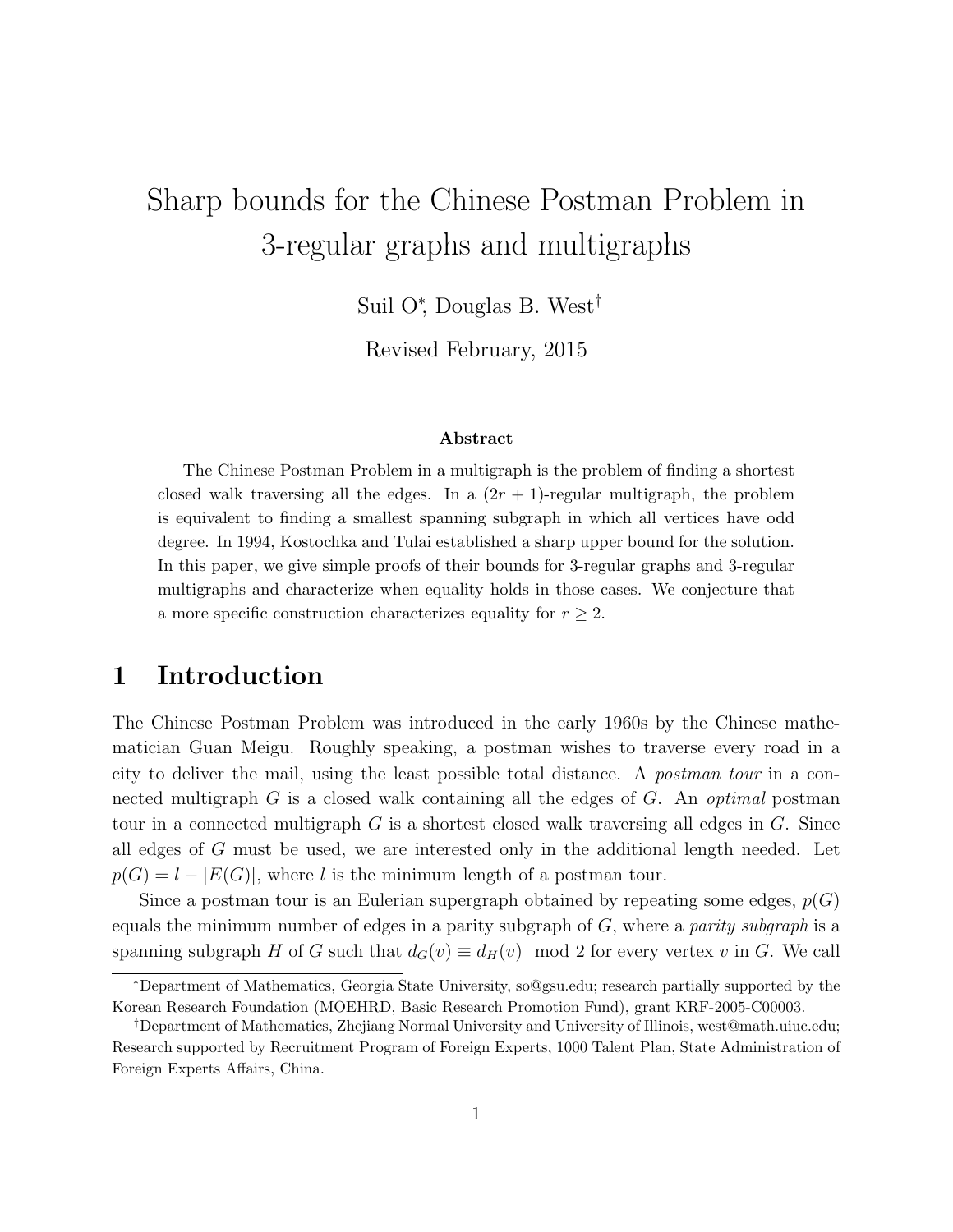$p(G)$  the parity number of G. Kostochka and Tulai [5] obtained upper bounds on the parity number of  $(2r + 1)$ -regular k-edge-connected multigraphs. We state their result in full, since we are interested in short proofs and characterizations of equality for two special cases.

**Definition 1.1.** An *odd cut* is an edge cut  $[S, \overline{S}]$  such that  $|S|$  and  $|\overline{S}|$  are odd. A  $(2r + 1)$ regular graph or multigraph G is m-robust if, for each odd cut  $[S, \overline{S}]$  with at most 2r edges, both S and  $\overline{S}$  have size at least m.

**Theorem 1.2** (Kostochka and Tulai [5]). If G is a  $(2r + 1)$ -regular 2t-edge-connected mrobust multigraph, where m is odd, then  $p(G) \leq \frac{n}{2} + \max\{0, \frac{n-2m}{\lfloor (r+t)/(r-t) \rfloor(m+1)}\}.$ 

Furthermore, they showed that the bound is sharp when  $\left| \frac{r+t}{r-t} \right|$  $\left[\frac{r+t}{r-t}\right]^2 \geq 2t+1$ . We are interested in the case  $t = 0$ , where this inequality always holds.

A  $(2r+1)$ -regular simple graph is  $(2r+3)$ -robust, since  $1 \leq |S| \leq 2r+1$  yields  $|[S,\overline{S}]| \geq$  $|S|(2r+2-|S|) > 2r$ ; that is, odd cuts with at most 2r edges must have at least  $2r+3$ vertices on each side. However, we can only guarantee that a regular multigraph is 3-robust. Thus Theorem 1.2 yields the following special cases. The restrictions stated for n permit dropping the maximization with 0 from the second term.

Corollary 1.3. If G is a  $(2r + 1)$ -regular graph with n vertices, where  $n \geq 4r + 6$ , then  $p(G) \leq \frac{n}{2} + \frac{n-(4r+6)}{2r+4}.$ 

Corollary 1.4. If G is a  $(2r + 1)$ -regular multigraph with n vertices, where  $n \geq 6$ , then  $p(G) \leq \frac{n}{2} + \frac{n-6}{4}$  $\frac{-6}{4}$ .

When t is larger, the family of graphs is more restricted, and the upper bound on  $p(G)$ is smaller. For example, it is well known (Bäbler [2]) that every  $(2r + 1)$ -regular  $2r$ -edgeconnected graph has a perfect matching, making the parity number only  $n/2$ . This generalizes the result of Petersen [8] that 3-regular graphs without cut-edges have perfect matchings.

In Section 3, we give simple proofs of Corollaries 1.3 and 1.4 for  $r = 1$ , using a result of Edmonds [4] about equicovering the edges of regular graphs by perfect matchings. We also determine the families for which equality holds. We describe these families and compute their parity numbers in Section 2. The negative additive terms in the numerators of the upper bounds guarantee that equality cannot hold for disconnected graphs or multigraphs, so we henceforth assume that G is connected.

Our family  $H$  of 3-regular graphs properly contains the 3-regular graphs used by Kostochka and Tulai to show that Corollary 1.3 is sharp for  $r = 1$ . We introduced this family in [6], where we also studied its generalization to  $(2r + 1)$ -regular graphs in relation to maximizing the number of cut-edges and minimizing the size of a maximum matching among connected  $(2r + 1)$ -regular *n*-vertex graphs. Our family  $\mathcal{H}^*$  of 3-regular multigraphs has a very similar structure, so we analyze the two problems simultaneously.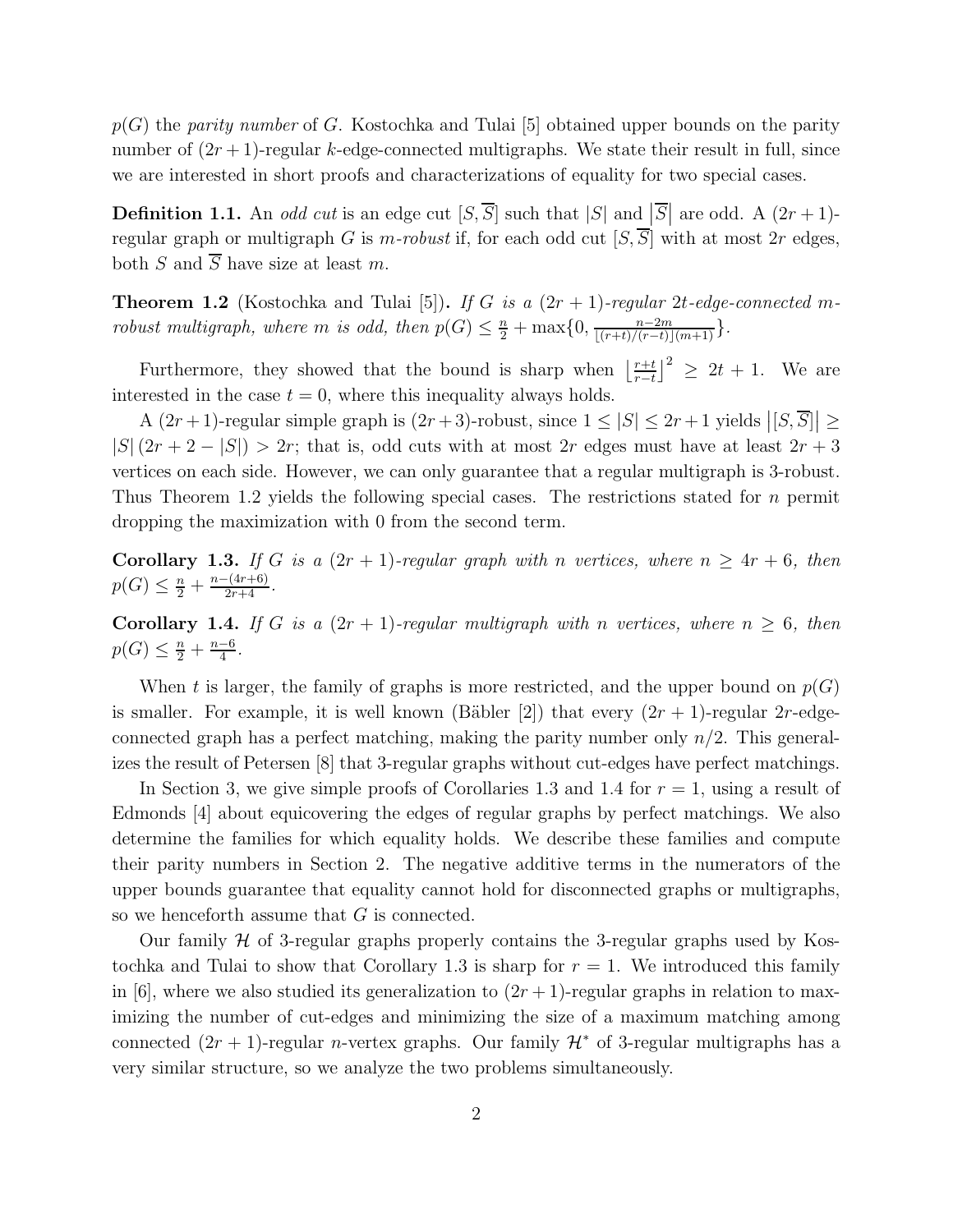For general r, Kostochka and Tulai [5] provided connected  $(2r + 1)$ -regular graphs that achieve equality in Corollary 1.3. Surprisingly, these graphs have matchings that leave only two vertices unmatched. This is counterintuitive, since the parity number of a regular nvertex graph of odd degree is minimized (having value  $n/2$ ) if and only if the graph has a perfect matching. In Section 2 we describe for  $r \geq 2$  a family  $\mathcal{F}_r$  of  $(2r + 1)$ -regular graphs that contains the graphs constructed by Kostochka and Tulai. We conjecture that  $\mathcal{F}_r$  is the family for which equality holds in Corollary 1.4.

#### 2 The Constructions

We first construct the classes of 3-regular graphs and multigraphs that we will show are those achieving equality in Corollaries 1.3 and 1.4.

**Definition 2.1.** A *balloon* in a graph or multigraph  $G$  is a maximal 2-edge-connected sub[multi]graph that is incident to exactly one cut-edge of  $G$ . Let  $B$  denote the graph obtained from the complete graph  $K_4$  by subdividing one edge, and let  $B^*$  denote the multigraph obtained from  $K_3$  by duplicating one edge. Let  $\mathcal T$  be the family of trees (with at least two vertices) such that every non-leaf vertex has degree 3. Let  $\mathcal{H}$  [or  $\mathcal{H}^*$ ] be the family of 3-regular  $[multi]$ graphs obtained from trees in  $\mathcal T$  by identifying each leaf of such a tree with the vertex of degree 2 in a copy of  $B$  [or  $B^*$ , respectively].



Figure 1: Members of  $\mathcal H$  and  $\mathcal H^*$ 

**Remark 2.2.** Figure 1 shows graphs in  $\mathcal{H}$  and  $\mathcal{H}^*$ ; the smallest such graphs have 10 and 6 vertices, respectively. The copies of B or  $B^*$  in a graph in H or  $\mathcal{H}^*$  are balloons corresponding to leaves in a tree in  $\mathcal T$ .

In a 3-regular graph or multigraph, a balloon has one vertex of degree 2, and the others have degree 3; thus B and  $B^*$  are the smallest possible balloons, and smallest members of H and  $\mathcal{H}^*$  are the smallest 3-regular graphs or multigraphs that have cut-edges (and balloons).

We begin by computing the parity numbers of graphs in  $\mathcal H$  and  $\mathcal H^*$ .

**Lemma 2.3.** If G is regular of odd degree, then every cut-edge is in every parity subgraph.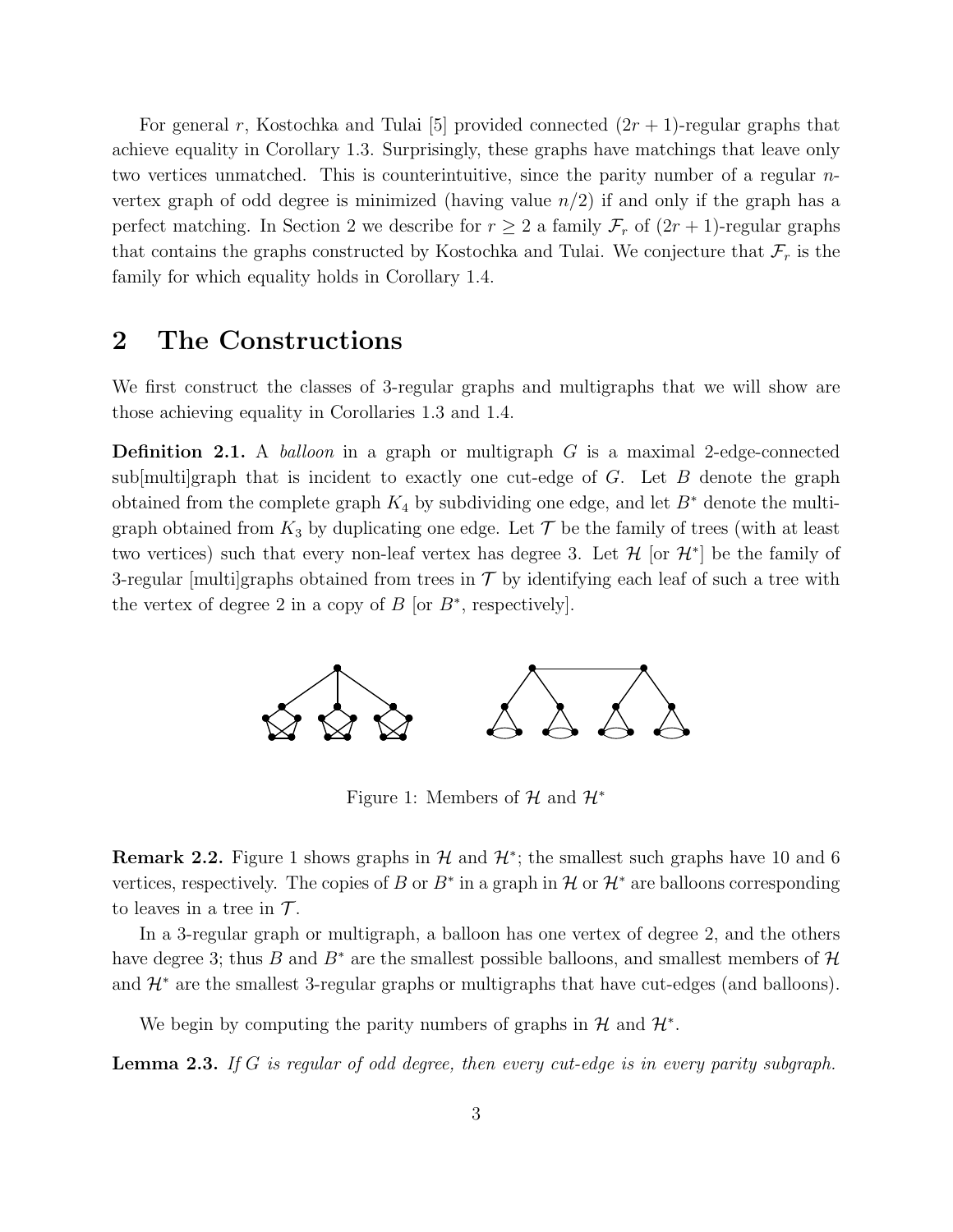*Proof.* Let e be a cut-edge in G. To have even degree sum, each component of  $G - e$  must have an odd number of vertices. Since a parity subgraph has odd degree at each vertex, the  $\Box$ parity subgraph must contain e.

**Proposition 2.4.** Every n-vertex graph in H has parity number  $(2n-5)/3$ . Every n-vertex multigraph in  $\mathcal{H}^*$  has parity number  $(3n-6)/4$ .

*Proof.* A tree in  $\mathcal T$  with  $\ell$  leaves has  $\ell-2$  non-leaf vertices and  $2\ell-3$  edges, all cut-edges.

The corresponding graph in H has  $\ell$  balloons,  $6\ell-2$  vertices, and  $2\ell-3$  cut-edges. After including all the cut-edges (by Lemma 2.3), a parity subgraph must still add edges incident to the four non-cut vertices in each balloon, so smallest parity subgraphs have  $4\ell - 3$  edges. With  $\ell = (n+2)/6$ , the claimed formula follows.

Similarly, the corresponding multigraph in  $\mathcal{H}^*$  has  $\ell$  balloons,  $4\ell-2$  vertices, and  $2\ell-3$ cut-edges. In addition to including the cut-edges, a parity subgraph must add another edge in each balloon. Smallest parity subgraphs thus have  $3\ell - 3$  edges. With  $\ell = (n+2)/4$ , the claimed formula follows.  $\Box$ 

Thus the graphs in  $\mathcal{H}$  and  $\mathcal{H}^*$  achieve equality in Corollary 1.3 and Corollary 1.4 when  $r = 1$ . A natural generalization of H to  $(2r + 1)$ -regular graphs uses trees whose internal vertices have degree  $2r + 1$  and attaches balloons with  $2r + 3$  vertices at the leaves (balloons in  $(2r+1)$ -regular graphs have at least  $2r+3$  vertices). The parity number can be computed as in Proposition 2.4, but the resulting formula is smaller than the bound from Corollary 1.3. Thus we need a different family when  $r > 1$ .

Let  $o(H)$  denote the number of components of odd order in a graph H. In a graph G, the deficiency of a vertex subset S is  $o(G-S)-|S|$ , written def(S). The deficiency of G, written  $\text{def}(G)$ , is max $_{S\subset V(G)}$  def(S). By the Berge–Tutte Formula [1], def(G) equals the minimum number of vertices left uncovered by a matching. A graph G is factor-critical if  $G - v$  has a perfect matching whenever  $v \in V(G)$ . We conjecture that the following family is the family of  $(2r + 1)$ -regular graphs (with at least  $2r + 8$  vertices) achieving equality in Corollary 1.3.

**Definition 2.5.** For  $r \geq 2$ , let  $\mathcal{F}_r$  be the family of connected  $(2r + 1)$ -regular graphs G satisfying the following conditions:

(i)  $|V(G)| = (2r+4)k-2$  for some positive integer k with  $k \geq 3$ ,

(ii) 
$$
def(G) = 2
$$
,

(iii) There exists a vertex subset S in G with  $\text{def}(S) = 2$  such that (1)  $o(G - v) = 3$  for  $v \in S$ , and (2) each component of  $G - S$  has  $2r + 3$  vertices and is factor-critical.

We show first that this family is nonempty, building examples like those in [5].

**Definition 2.6.** Let  $B_r$  be the complement of the forest consisting of r isolated edges and one component with two edges; note that  $B_r$  is the unique graph with  $2r + 3$  vertices whose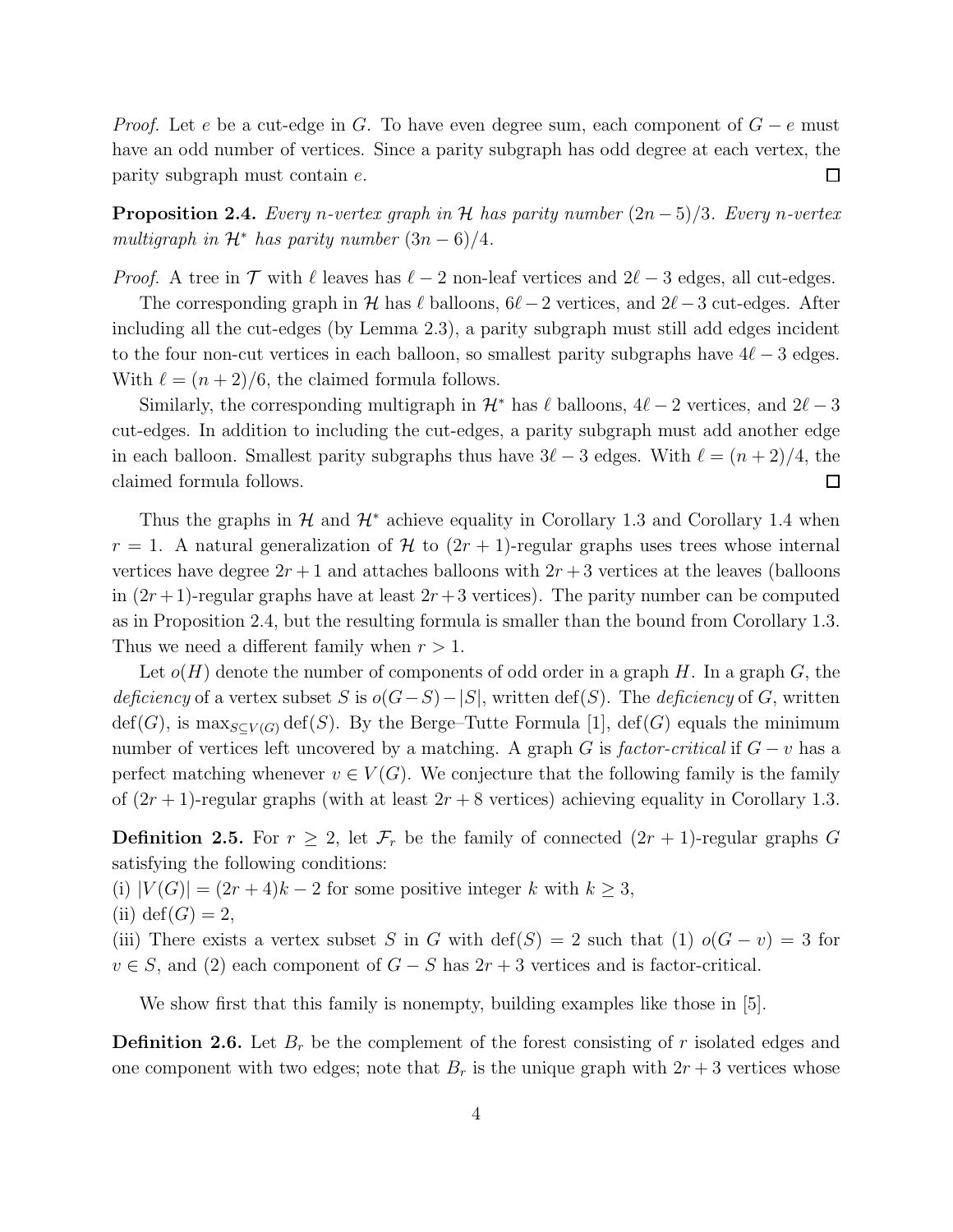vertices all have degree  $2r + 1$  except for one vertex of degree  $2r$ . Let  $Q_r$  be the complement of the disjoint union of paths with  $r + 1$  and  $r + 2$  vertices; note that  $Q_r$  also has  $2r + 3$ vertices, of which  $2r - 1$  have degree  $2r$  and four have degree  $2r + 1$ .

**Proposition 2.7.** For  $r \geq 2$  and  $k \geq 3$ , the family  $\mathcal{F}_r$  contains a  $(2r+1)$ -regular graph with  $(2r+4)k-2$  vertices.

*Proof.* Begin with two disjoint copies of  $B_r$  and a path P joining their vertices of degree  $2r$ . Associate with each internal vertex v of P a copy  $Q(v)$  of  $Q_r$ . Add edges joining v to the vertices of degree 2r in  $Q(v)$ . Figure 2 shows such a graph for  $r = 2$ , with  $|V(P)| = 4$ . In [5] the construction is not fully explicit; for example, there are other choices for  $Q(v)$  with the same vertex degrees. We merely show that it produces graphs in  $\mathcal{F}_r$ .

By construction, the resulting graph G is  $(2r + 1)$ -regular and has  $(2r + 4)k - 2$  vertices, where  $k = |V(P)|$ . Each subgraph associated with an internal vertex v has a perfect matching; match v to a vertex having degree  $2r$  in  $Q(v)$  that lies on the longer path in the complement of  $Q(v)$ , and match the rest of that path to the other path. Hence G has a matching whose only uncovered vertices are the endpoints of P, yielding  $\text{def}(G) \leq 2$ .

The needed set S consists of the internal vertices of P. Deleting S leaves  $|S| + 2$  odd components: balloons at the ends of P plus  $\{Q(v): v \in S\}$  (hence  $\text{def}(S) = 2$  and  $\text{def}(G) =$ 2). For  $v \in S$ , the graph  $G - v$  has exactly three components, all with odd order:  $Q(v)$  and one component for each copy of  $B_r$ . A component containing  $B_r$  has  $2r + 4$  vertices for each internal vertex of the subpath of P joining v and the copy of  $B_r$ , so  $B_r$  makes the number of vertices odd. Finally, both  $Q_r$  and  $B_r$  have  $2r + 3$  vertices and a spanning cycle, so they are factor-critical.

 $\Box$ 

Thus G satisfies the conditions of Definition 2.5.



Figure 2: A graph in  $\mathcal{F}_2$ 

We next show that all graphs satisfying the defining properties of  $\mathcal{F}_r$  achieve equality in the bound of Corollary 1.3. We begin with a simple observation.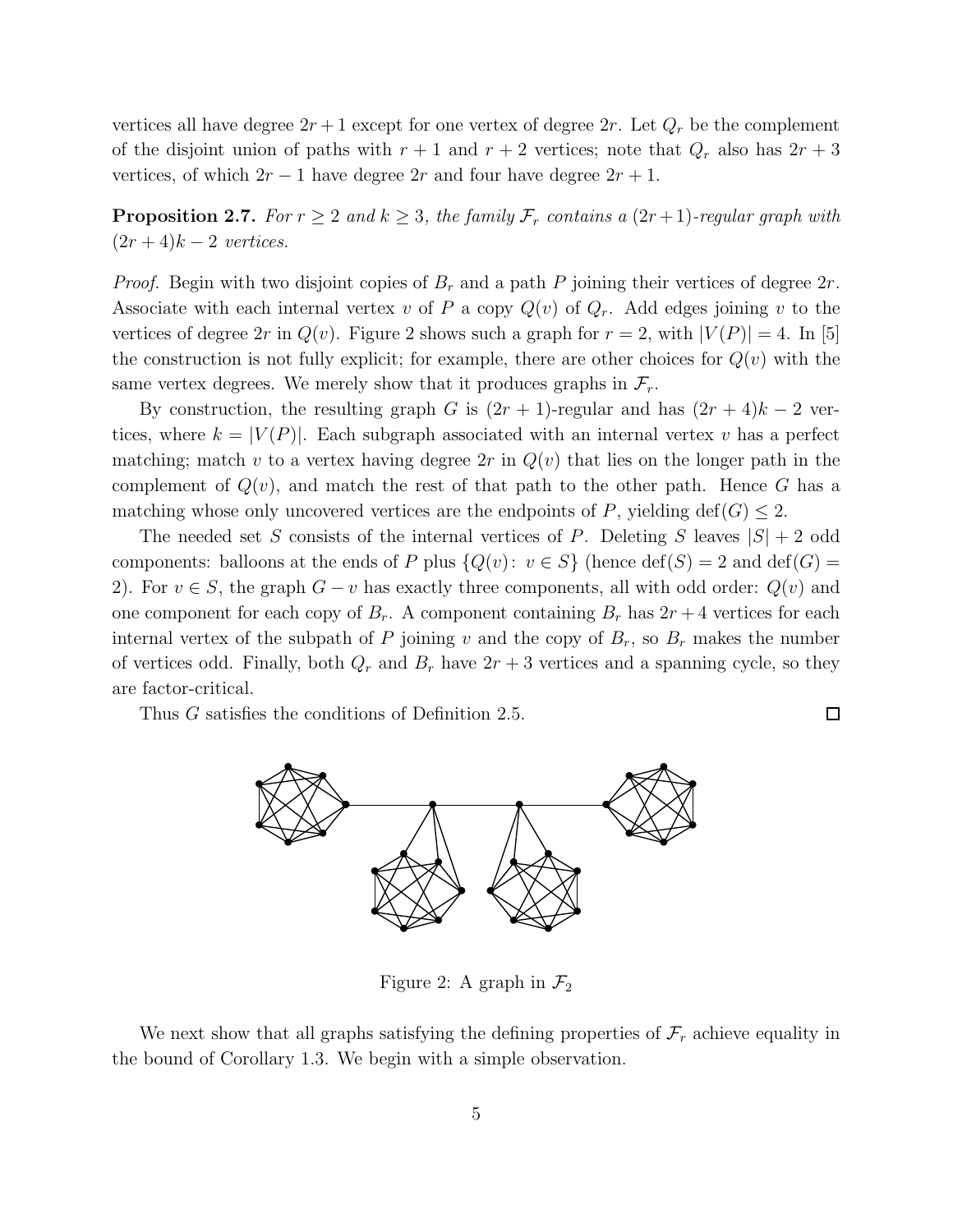**Observation 2.8.** Let G be a graph in which every vertex has odd degree. If  $\{X_1, \ldots, X_a\}$ is a partition of  $V(G)$ , then  $\sum_{i=1}^{a} o(G - X_i) \leq 2p(G)$ .

*Proof.* In a parity subgraph H, count the edges joining two members of  $\{X_1, \ldots, X_a\}$ . At least  $o(G-X_i)$  such edges have one end in  $X_i$ . Thus  $2|E(H)|$  is at least the specified sum.

**Proposition 2.9.** Graphs in  $\mathcal{F}_r$  achieve equality in the bound of Corollary 1.3.

*Proof.* Let G be an *n*-vertex graph in  $\mathcal{F}_r$ , and let S be a vertex subset of G satisfying the conditions in (iii) of Definition 2.5. By these conditions,  $n = |S| + (|S| + 2)(2r + 3)$ , so  $|S| = \frac{n-(4r+6)}{2r+4}$ . We have  $o(G - v) \ge 1$  for  $v \notin S$ , since regular graphs of odd degree have an even number of vertices, and  $o(G - v) = 3$  for  $v \in S$  by hypothesis. By applying Observation 2.8 to the partition of  $V(G)$  into singleton sets, we have

$$
2p(G) \geq \sum_{v \notin S} o(G - v) + \sum_{v \in S} o(G - v) \geq n + 2|S| = n + \frac{n - (4r + 6)}{r + 2},
$$

which implies  $p(G) \geq \frac{n}{2} + \frac{n-(4r+6)}{2r+4}$ , as desired.

**Conjecture 2.10.** For  $n > 4r + 6$  and  $r \geq 2$ , equality holds in Corollary 1.3 if and only if  $G \in \mathcal{F}_r$ .

 $\Box$ 

There is an analogous definition and conjecture for multigraphs.

**Definition 2.11.** For  $r \geq 2$ , let  $\mathcal{F}_{r}^{*}$  be the family of connected  $(2r + 1)$ -regular multigraphs G satisfying the following conditions:

(i)  $|V(G)| = 4k - 2$  for some positive integer k with  $k \geq 3$ ,

(ii) 
$$
def(G) = 2
$$
,

(iii) There exists a vertex subset S in G with  $\text{def}(S) = 2$  such that (1)  $o(G - v) = 3$  for  $v \in S$ , and (2) each component of  $G - S$  has exactly three vertices.

Multigraphs in  $\mathcal{F}_{r}^{*}$  can be constructed by the same procedure as in Proposition 2.7, using  $B_r^*$  instead of  $B_r$  and a triangle with appropriate edge-multiplicities instead of  $Q_r$ . There is substantial flexibility in the edge-multiplicities; it is possible even to use multiple edges along the path P. A proof like that of Proposition 2.9 shows that the resulting multigraphs satisfy equality in Corollary 1.4. The corresponding conjecture is natural.

**Conjecture 2.12.** For  $n > 6$  and  $r \geq 2$ , equality holds in Corollary 1.4 if and only if  $G \in \mathcal{F}_{r}^{*}.$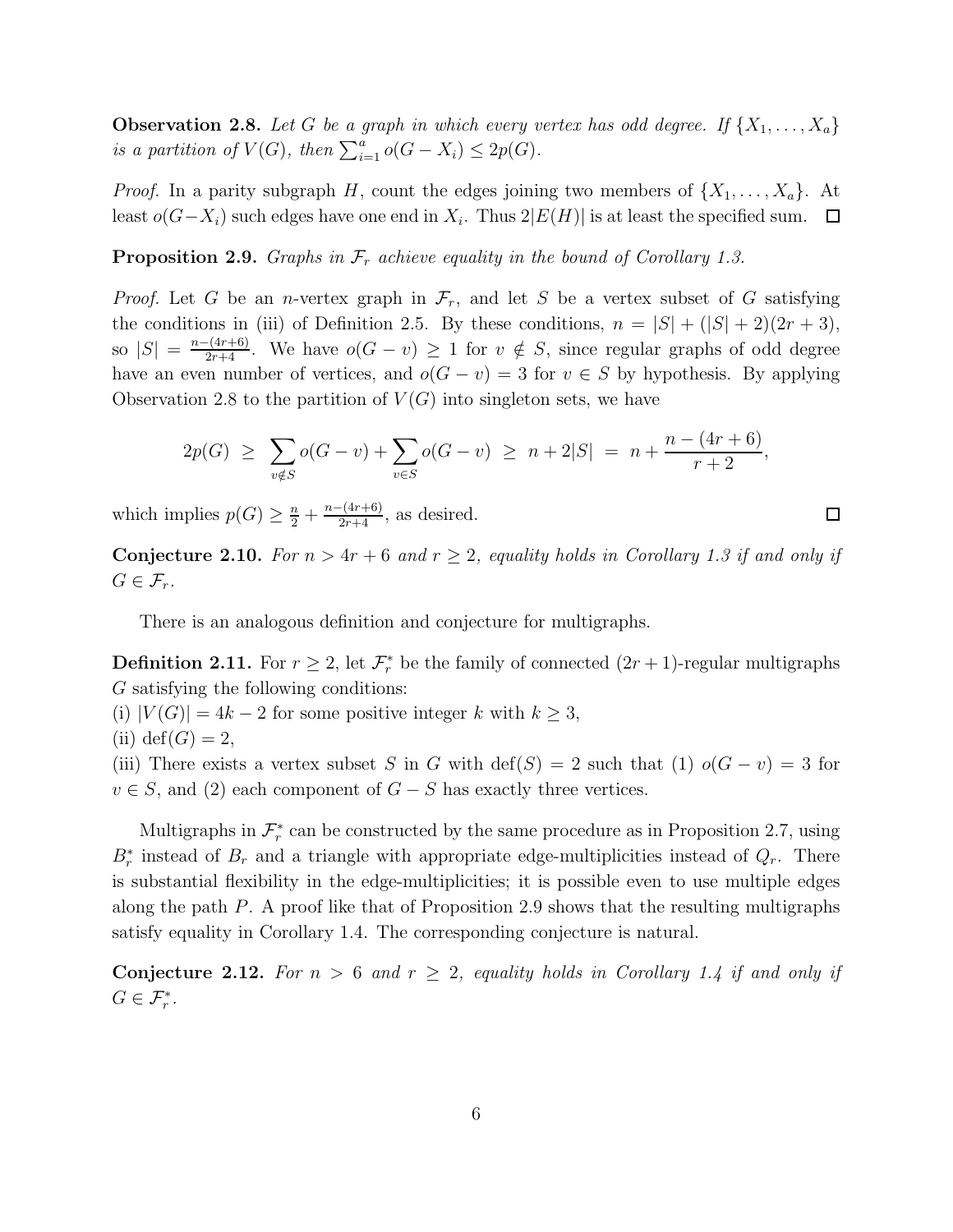### 3 The Upper Bound and Characterization of Equality

Among several definitions of "k-graph" in the literature is one by Seymour [9].

**Definition 3.1.** A k-graph is a k-regular multigraph G with an even number of vertices such that for every odd-sized subset X of  $V(G)$ , the edge cut  $[X,\overline{X}]$  has size at least k.

We need a fundamental result about k-graphs due to Edmonds.

**Theorem 3.2.** (Edmonds [4]) If G is a k-graph, then there is an integer p and a family M of perfect matchings such that each edge of G is contained in precisely p members of M. (The members of M need not be distinct.)

**Lemma 3.3.** If G is a 2-edge-connected 3-regular multigraph with edge weights, then some perfect matching in G has weight at most  $W/3$ , where W is the sum of the edge weights.

Proof. Every 2-edge-connected 3-regular multigraph is a 3-graph, since an odd number of edges must leave every odd-sized subset S of  $V(G)$ . Let M be a family of perfect matchings as guaranteed by Theorem 3.2. By counting two ways,  $|\mathcal{M}| \frac{n}{2} = \frac{3n}{2}$  $\frac{3n}{2}p$ , which yields  $|\mathcal{M}| = 3p$ . Let  $\mathcal{M} = \{M_1, \ldots, M_{3p}\}\$ , and let  $w(M_i)$  be the total weight of all edges in  $M_i$ . Since  $\sum w(M_i) = pW$ , a lightest matching in the family M has weight at most  $W/3$ , by the pigeonhole principle.  $\Box$ 

Let  $\mathcal{G}_n$  and  $\mathcal{G}_n^*$  be the families of connected *n*-vertex 3-regular graphs and multigraphs, respectively. We need the maximum number of balloons in members of these families. The bound for  $\mathcal{G}_n$  is a special case of a lemma in [6]. Let  $b(G)$  denote the number of balloons in a graph G.

**Lemma 3.4.** If  $G \in \mathcal{G}_n$ , then  $b(G) \leq (n+2)/6$ , with equality if and only if  $G \in \mathcal{H}$ . If  $G \in \mathcal{G}_n^*$ , then  $b(G) \le (n+2)/4$ , with equality if and only if  $G \in \mathcal{H}^*$ .

*Proof.* We counted the balloons for members of  $H$  and  $H^*$  in the proof of Proposition 2.4.

For the upper bound, obtain  $G'$  from  $G$  by shrinking each balloon to a single vertex;  $G'$  is connected, and the balloons of  $G$  become vertices of degree 1 in  $G'$ . The other vertices of  $G'$ have degree 3. Let  $n' = |V(G')|$  and  $m' = |E(G')|$ . Since G' is connected, we have  $m' \geq n'-1$ , and the degree-sum formula yields  $3n' - 2b(G) = 2m' \ge 2n' - 2$ . Thus  $2b(G) \le n' + 2$ . Letting q be the minimum number of vertices in a balloon, we have  $n' \leq n - (q-1)b(G)$ . Combining the inequalities yields  $2b(G) \leq n+2-(q-1)b(G)$ , which simplifies to  $b(G) \leq (n+2)/(q+1)$ . Since  $q = 5$  when  $G \in \mathcal{G}_n$  and  $q = 3$  when  $G \in \mathcal{G}_n^*$ , the bound follows.

Equality in the bound requires equality in each inequality. In particular,  $G'$  is a tree whose non-leaf vertices have degree 3, and each balloon has exactly  $q$  vertices. That is,  $G' \in \mathcal{T}$ , and G is in H or  $\mathcal{H}^*$ .  $\Box$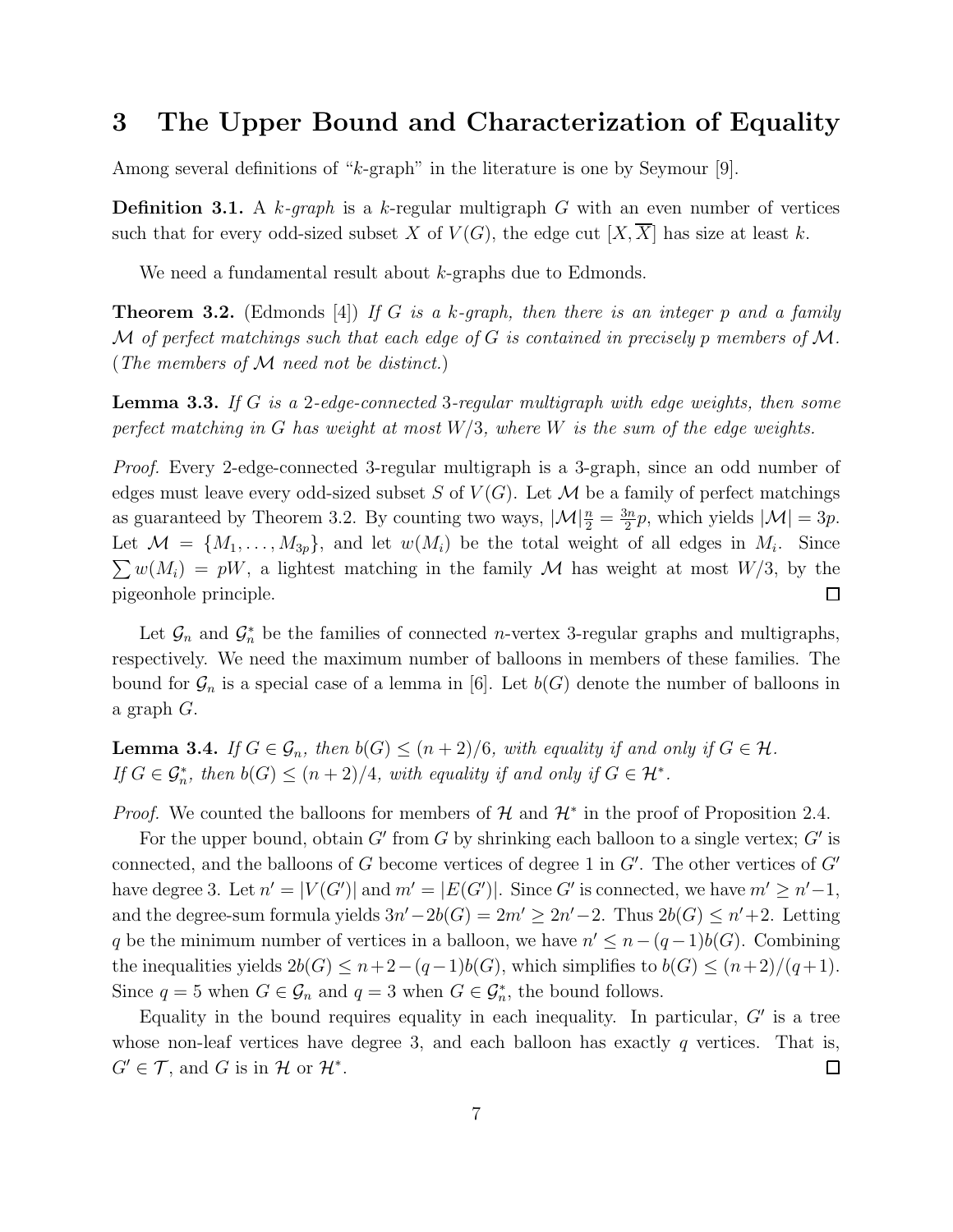For the proof of the main result, we need the notion of "threads". A thread in a [multi]graph G is a maximal path in G whose internal vertices have degree 2 in G.

**Theorem 3.5.** If  $G \in \mathcal{G}_n$  and  $n \geq 10$ , then  $p(G) \leq \frac{2n-5}{3}$  $\frac{n-5}{3}$ . If  $G \in \mathcal{G}_n^*$  and  $n \geq 6$ , then  $p(G) \leq \frac{3n-6}{4}$  $\frac{a-6}{4}$ .

*Proof.* Recall B and B<sup>\*</sup> from Definition 2.1. Let  $\hat{B} = B$  when  $G \in \mathcal{G}_n$ , but  $\hat{B} = B^*$  when  $G \in \mathcal{G}_n^*$ . Again let  $q = |V(\hat{B})|$ . We use induction on n, with basis  $n = 2q$ . Let  $t(n)$  be the desired bound; note that  $t(n) = \frac{n}{2} + \frac{n-2q}{q+1}$  in each case.

If G has no balloons, then  $G$  is 2-edge-connected and has a perfect matching, by the result of Petersen [8] (also G has a perfect matching when  $n = 2q$  and G has balloons, since G then consists of two copies of  $\hat{B}$  and one edge joining them). This yields  $p(G) = \frac{n}{2} \le t(n)$ .

Hence we may assume that G has a balloon and that  $n > 2q$ . Let e be a cut-edge. Let  $G_1$ and  $G_2$  be the components of  $G - e$ . Since a cut-edge must appear in every parity subgraph (Lemma 2.3),  $p(G) = p(G_1) + p(G_2) + 1$ .

Let  $G'_{1}$  and  $G'_{2}$  be obtained from G by replacing  $G_{2}$  or  $G_{1}$ , respectively, with  $\hat{B}$ . Every parity subgraph of  $G'_{i}$  contains e and a parity subgraph of  $G_{i}$ , and it uses at least  $(q-1)/2$ edges in its copy of  $\hat{B}$ . Thus  $p(G'_i) = p(G_i) + (q+1)/2$ , so  $p(G) = p(G'_1) + p(G'_2) - q$ . If neither  $G_1$  nor  $G_2$  is  $\hat{B}$ , then  $G'_1$  and  $G'_2$  are smaller than G. Letting  $n_i = |V(G'_i)|$ , we have  $n = n_1 + n_2 - 2q$ . By applying the induction hypothesis to both  $G'_1$  and  $G'_2$ ,

$$
p(G) = p(G'_1) + p(G'_2) - q \le t(n_1) + t(n_2) - q = t(n).
$$
\n(1)

In the remaining case, every cut-edge is incident to a copy of  $\ddot{B}$ . Let each edge have weight 1. Form  $G'$  by deleting all the vertices of all the balloons. Each deleted balloon, with q vertices, was incident to  $(3q+1)/2$  edges (including the pendant edge). If G' is 2-regular, then G has a perfect matching (by using a perfect matching in each graph consisting of a balloon plus its pendant edge), and

$$
p(G) = \frac{n}{2} < t(n). \tag{2}
$$

If G has only one cut-edge, then G has two balloons and  $n = 2q$ . If two cut-edges have a common endpoint, then the third edge incident to it is also a cut-edge, and  $G$  is the graph with  $3q + 1$  vertices in the specified family, since every cut-edge is incident to a copy of B.

Otherwise,  $G'$  has minimum degree 2. Replace each thread of  $G'$  through vertices of degree 2 with one edge whose weight is the length of the thread, forming a weighted graph  $G''$ . Note that  $G''$  is 3-regular and 2-edge-connected, so  $G''$  is a 3-graph. Applying Lemma 3.3,  $G''$ has a perfect matching M whose weight  $w(M)$  is at most 1/3 of the total weight. The total weight is  $m - b \frac{3q+1}{2}$  $\frac{d+1}{2}$ , where  $m = |E(G)|$  and b is the number of balloons in G.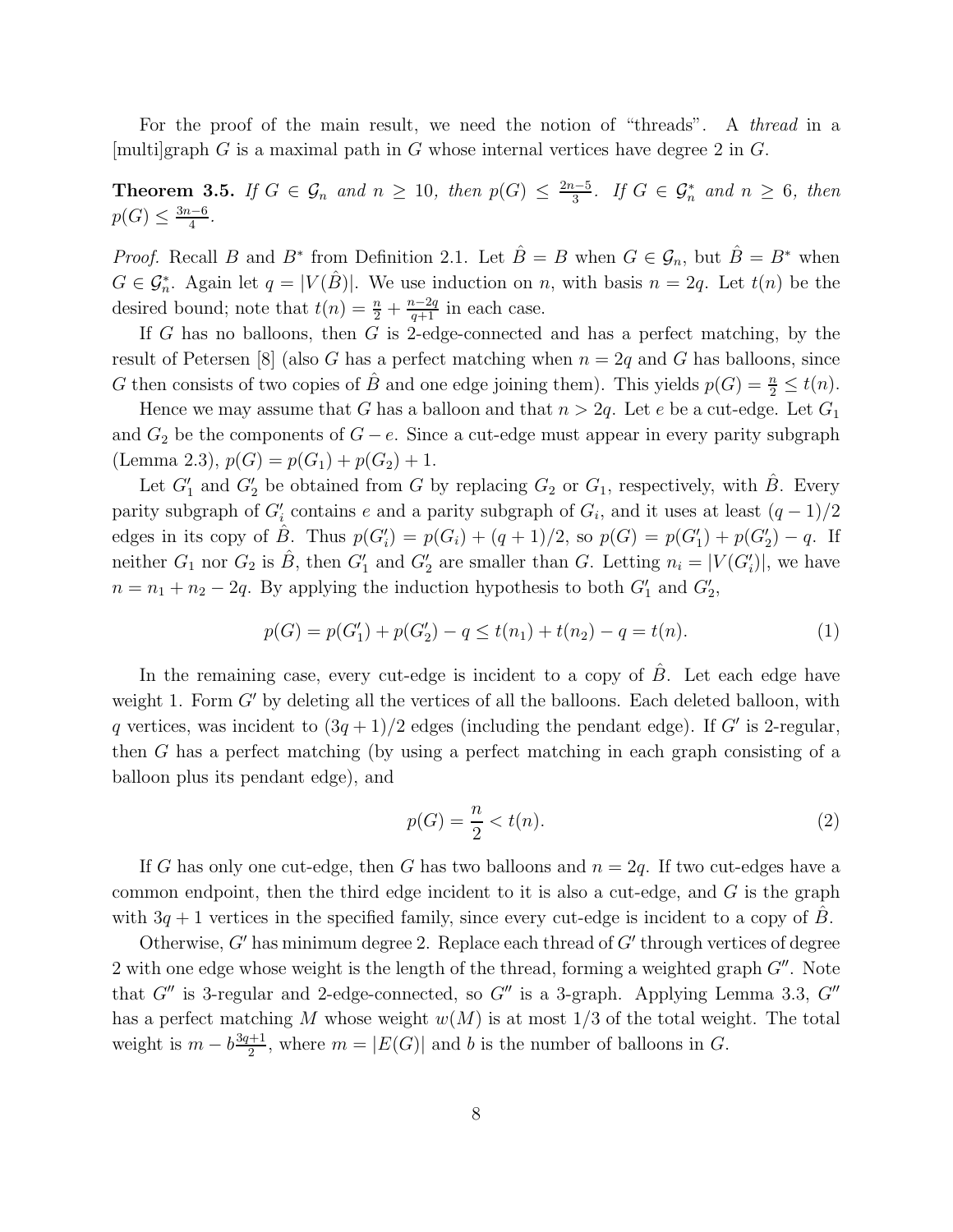We obtain a parity subgraph of  $G$  by using the threads in  $G'$  corresponding to  $M$  plus a perfect matching  $\left(\frac{q+1}{2}\right)$  edges) in each subgraph consisting of a balloon plus its pendant edge. Using the bound on b from Lemma 3.4,

$$
p(G) \le p(G') + \frac{q+1}{2}b \le \frac{m}{3} + \left[ -\frac{3q+1}{6} + \frac{q+1}{2} \right] b \le \frac{n}{2} + \frac{1}{3} \cdot \frac{n+2}{q+1} \le \frac{n}{2} + \frac{n-2q}{q+1} = t(n). \tag{3}
$$

A bit of care is needed here, because the last inequality requires  $n \geq 3q + 1$ . Since G has a cut-edge, it has at least two balloons. The balloons were deleted to form  $G'$ , so  $G'$  has at least two vertices of degree 2, suppressed to form  $G''$ . Since  $G''$  is a 3-regular multigraph, it has at least 2 vertices. Hence G has at least  $2q + 4$  vertices, which is enough unless G is simple with 14 vertices. In the one such example (two balloons, whose deletion leaves the graph with degrees  $(3, 3, 2, 2)$ , G has a perfect matching, and  $p(G) = n/2 < t(n)$ .

 $\Box$ 

We have proved  $p(G) \leq t(n)$ .

In this proof, we applied Lemma 3.3 to  $G''$  to bound the parity number of  $G'$ . After obtaining the proof, we learned that Bermond, Jackson, and Jaeger [3] proved that the parity number of any 2-edge-connected multigraph is at most  $1/3$  of the number of edges, which is the same bound we obtained on  $p(G')$ . The proof of their result also uses Edmonds' result in Theorem 3.2, plus a result by Fleischner, so our argument to bound  $p(G')$  can be considered at least as direct.

Since it has a perfect matching, a connected 3-regular  $G$  with  $2q$  vertices and no cut-edges also achieves equality even though it is not in the specified family. However, an example with more than 2q vertices satisfying equality must be in the specified family.

**Theorem 3.6.** Let  $q = 5$  when  $G \in \mathcal{G}_n$  and  $q = 3$  when  $G \in \mathcal{G}_n^*$ . If  $n > 2q$ , then equality holds in the bound of Corollary 1.3 or 1.4 if and only if  $G \in \mathcal{H}$  or  $G \in \mathcal{H}^*$ , respectively.

*Proof.* Let  $\hat{\mathcal{H}}$  denote the specified family of interest,  $\mathcal{H}$  or  $\mathcal{H}^*$ . We showed in Proposition 2.4 that equality holds in  $\hat{\mathcal{H}}$ . Hence it suffices to show that if  $p(G) = \frac{n}{2} + \frac{n-2q}{q+1} = t(n)$ , then  $n = 2q$  or  $G \in \mathcal{H}$ .

For  $n > 2q$ , we use induction on n as in the proof of Theorem 3.5. To achieve equality in (1), we must have  $p(G_i) = t(n_i)$  for  $i \in \{1, 2\}$ . If neither  $G_1$  nor  $G_2$  is  $\hat{B}$ , then  $|V(G_i)| > 2q$ . Now the induction hypothesis applies, and  $G'_i \in \hat{\mathcal{H}}$ . Since shrinking the balloons in  $G'_1$  or  $G'_2$ yields a tree whose internal vertices have degree 3, the same holds also for G, so also  $G \in \mathcal{H}$ .

In the remaining case, all cut-edges are incident to balloons. Delete the balloons to form G'; we have three subcases. If G' is a cycle, then  $p(G) = \frac{n}{2} < t(n)$ , as in (2). If G' is a single vertex, then  $n = 3q + 1$ ,  $b = 3$  and  $G \in \hat{\mathcal{H}}$ . If G' is a graph with maximum degree 3, then  $\frac{1}{3} \cdot \frac{n+2}{q+1} \leq \frac{n}{2} + \frac{n-2q}{q+1} = t(n)$ , with equality only when the last part of (3) states  $p(G) \leq \frac{n}{2} + \frac{1}{3}$  $\frac{1}{3} \cdot \frac{n+2}{q+1} = \frac{n-2q}{q+1}$ . This simplifies to  $n = 3q+1$ , which does not occur when G' has maximum 1 degree 3.  $\Box$